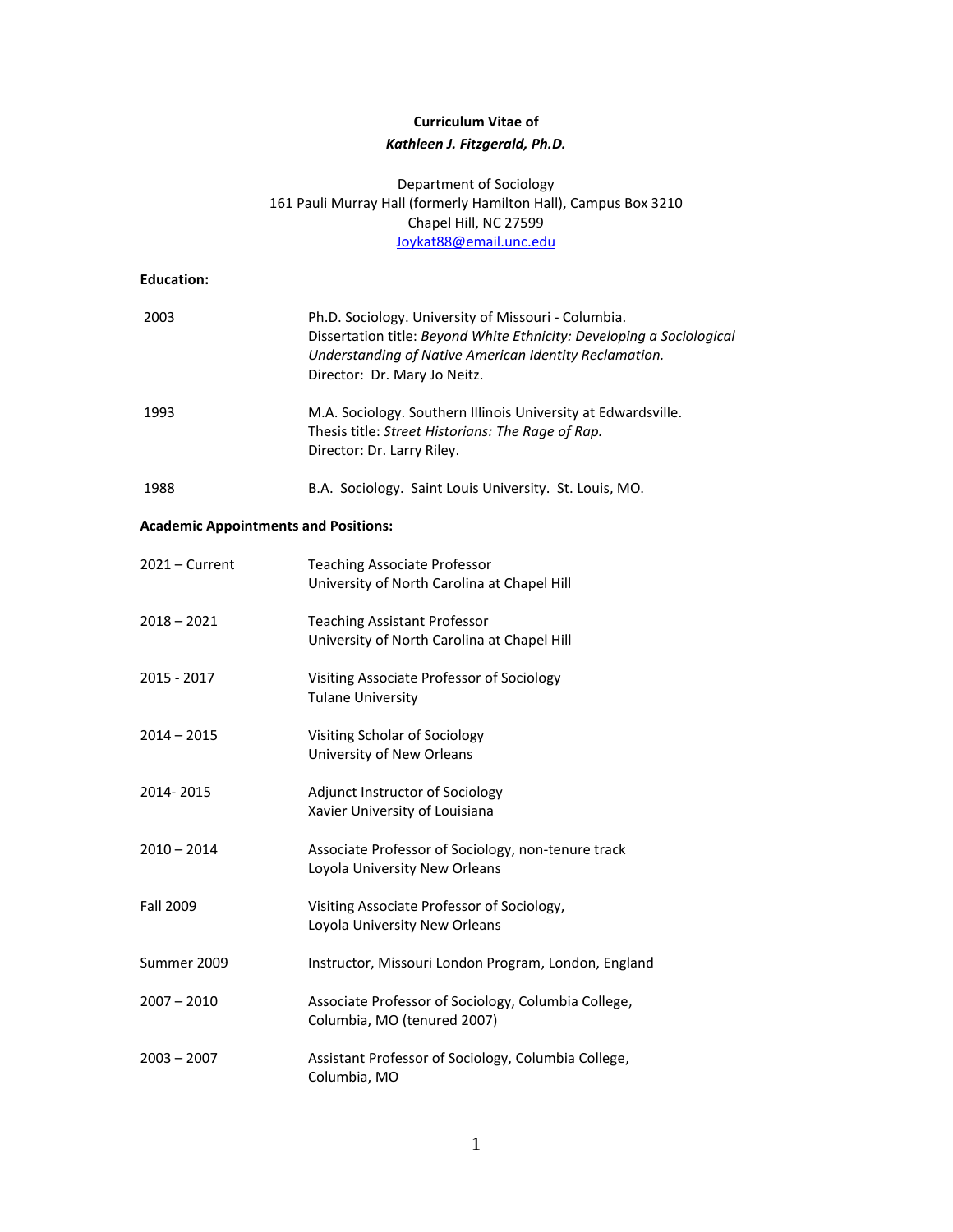| $2001 - 2003$ | Instructor of Sociology, Columbia College,<br>Columbia, MO (hired tenure track - ABD)                                                                                                                                                                                                        |
|---------------|----------------------------------------------------------------------------------------------------------------------------------------------------------------------------------------------------------------------------------------------------------------------------------------------|
| $1996 - 2001$ | Adjunct Instructor of Sociology, Columbia College<br>Columbia, MO                                                                                                                                                                                                                            |
| $1996 - 1997$ | Adjunct Instructor of Sociology, Stephen's College,<br>Columbia, MO                                                                                                                                                                                                                          |
| 1997 - 2000   | Graduate Instructor of Sociology, University of<br>Missouri - Columbia, Columbia, MO                                                                                                                                                                                                         |
| 1994 - 1998   | Adjunct Instructor of Sociology, Maryville<br>University, St. Louis, MO                                                                                                                                                                                                                      |
| $1994 - 1995$ | Adjunct Instructor of Sociology, Southern Illinois<br>University at Edwardsville, Edwardsville, IL                                                                                                                                                                                           |
| 1993 - 1995   | Adjunct Instructor of Sociology, Saint Louis<br>University, St. Louis, MO                                                                                                                                                                                                                    |
| $1992 - 1995$ | Adjunct Instructor of Sociology, Belleville Area<br>College, Belleville, IL                                                                                                                                                                                                                  |
| $1998 - 2001$ | Graduate Research Assistant, Study of the Technology<br>Infrastructure in Teacher Education. Primary Investigators: Dr. Peter Hall,<br>Dept. of Sociology; Dr. Peggy Placier, Dept. of Educational Leadership and<br>Policy Analysis; Dr. James Laffey, Dept. of Instructional Technologies. |
| 1990 - 1991   | Graduate Research Assistant, Southern Illinois University at Edwardsville,<br>Edwardsville, IL                                                                                                                                                                                               |

## **Research and Teaching Interests:**

- Race, Racism, and White Privilege
- Sociology of Sexualities
- Social Inequalities/Gender/Race/Class/Sexuality
- Social Movements/Political Sociology
- Teaching Sociology
- Social and Economic Justice
- Sociology of Food and Food Justice

## *Selected Courses Taught:*

| Race and Ethnicity                      | Sociological Perspectives               |
|-----------------------------------------|-----------------------------------------|
| Sex and Gender in Society               | Social and Economic Justice - EE        |
| Race, Racism, and Privilege             | Sociology of Sexualities                |
| Sociology of Food and Food Justice - EE | <b>Global Race and Ethnic Relations</b> |
| Race, Class, and Gender                 | Feminist Theory and Methodology         |
| Social Problems                         | Sociology of Sport                      |
| Contemporary Social Theory              | Theories of Society                     |
| Class, Status, and Power                | Women and Society                       |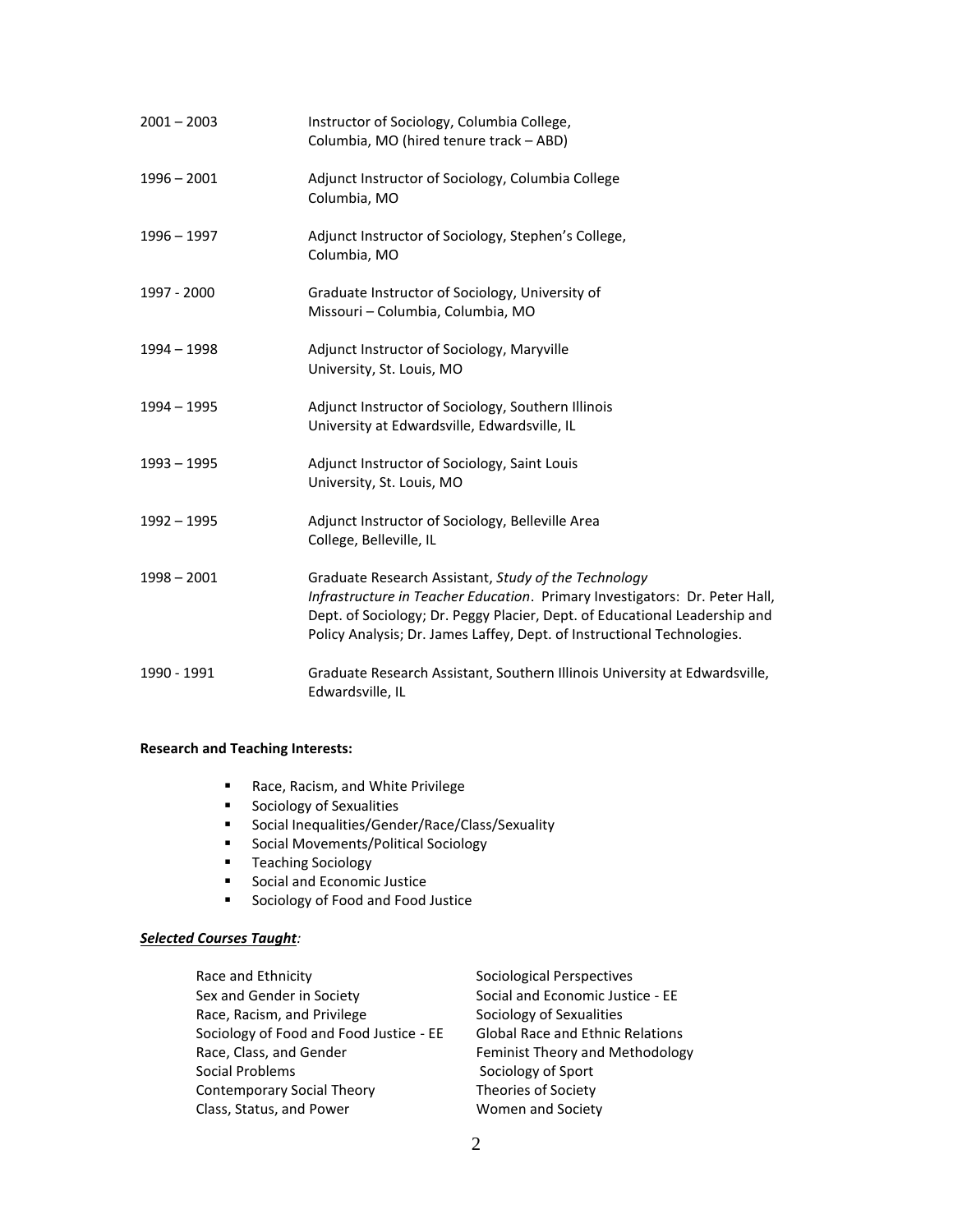| Introduction to Sociology                                                    | Social and Political Inequality |  |  |
|------------------------------------------------------------------------------|---------------------------------|--|--|
| Music and Society                                                            | Sociology of Women              |  |  |
| <b>British Music and Society</b>                                             | Gender Roles                    |  |  |
| Women, Music, and Society                                                    | Sociological Theory             |  |  |
| <b>Minority Cultures and Relations</b>                                       | Social Movements                |  |  |
| Race and Ethnic Relations                                                    | Introduction to Statistics      |  |  |
| <b>Qualitative Methods</b>                                                   | Senior Seminar                  |  |  |
| Social Policy                                                                | Urban Sociology                 |  |  |
| Deviant Behavior                                                             | Social Psychology               |  |  |
| The Family                                                                   |                                 |  |  |
| The Gilded Age (team taught honors course)                                   |                                 |  |  |
| Global Perspectives on Women and Development                                 |                                 |  |  |
| Race and Ethnicity in America – graduate/undergraduate course                |                                 |  |  |
| Perspectives on Women, Gender, and Sexuality – graduate/undergraduate course |                                 |  |  |
| Inequality and Social Policy - graduate/undergraduate course                 |                                 |  |  |

## **Scholarship:**

## *Books*

- Fitzgerald, Kathleen J. 2021. *Race and Society: The Essentials.* Thousand Oaks, CA: Sage Publications.
- Fitzgerald, Kathleen J. 2020. *Recognizing Race and Ethnicity: Power, Privilege, and Inequality,* 3rd Edition. New York: Routledge.
- Fitzgerald, Kathleen J. and Kandice L. Grossman. 2020. Sociology of Sexualities, 2<sup>nd</sup> Edition. Thousand Oaks, CA: Sage Publications.
- Fitzgerald, Kathleen J. 2017. *Recognizing Race and Ethnicity: Power, Privilege, and Inequality,* 2nd Edition*.* Boulder, CO: Westview Press.
- Fitzgerald, Kathleen J. and Kandice L. Grossman. 2017. *Sociology of Sexualities.* Thousand Oaks, CA: Sage Publications.
- Fitzgerald, Kathleen. J. 2014. *Recognizing Race and Ethnicity: Power, Privilege, and Inequality.* Boulder, CO: Westview Press.
- Fitzgerald, Kathleen. 2007. *Beyond White Ethnicity: Developing a Sociological Understanding of Native American Identity Reclamation.* Lanham, MD: Lexington/Roman and Littlefield Press.

## *Articles in Refereed Journals*

- Fitzgerald, Kathleen J. 2016. "2015 Presidential Address: Thinking Globally, Acting Locally: Locavorism and Humanist Sociology." *Humanity and Society* 39(1):1-22. (Available *Online First*: December 21, 2015).
- Fitzgerald, Kathleen J. 2014. "The Continuing Significance of Race: Racial Genomics in a Post-Racial Era." *Humanity and Society* 38(1):49-66. Podcast: <http://has.sagepub.com/content/38/1/49.abstract>
- Fitzgerald, Kathleen J. 2012. "A Sociology of Race/Ethnicity Textbooks: Avoiding White Privilege, Ahistoricism, and Use of the Passive Voice." *Sociological Focus* 45(4):338-357.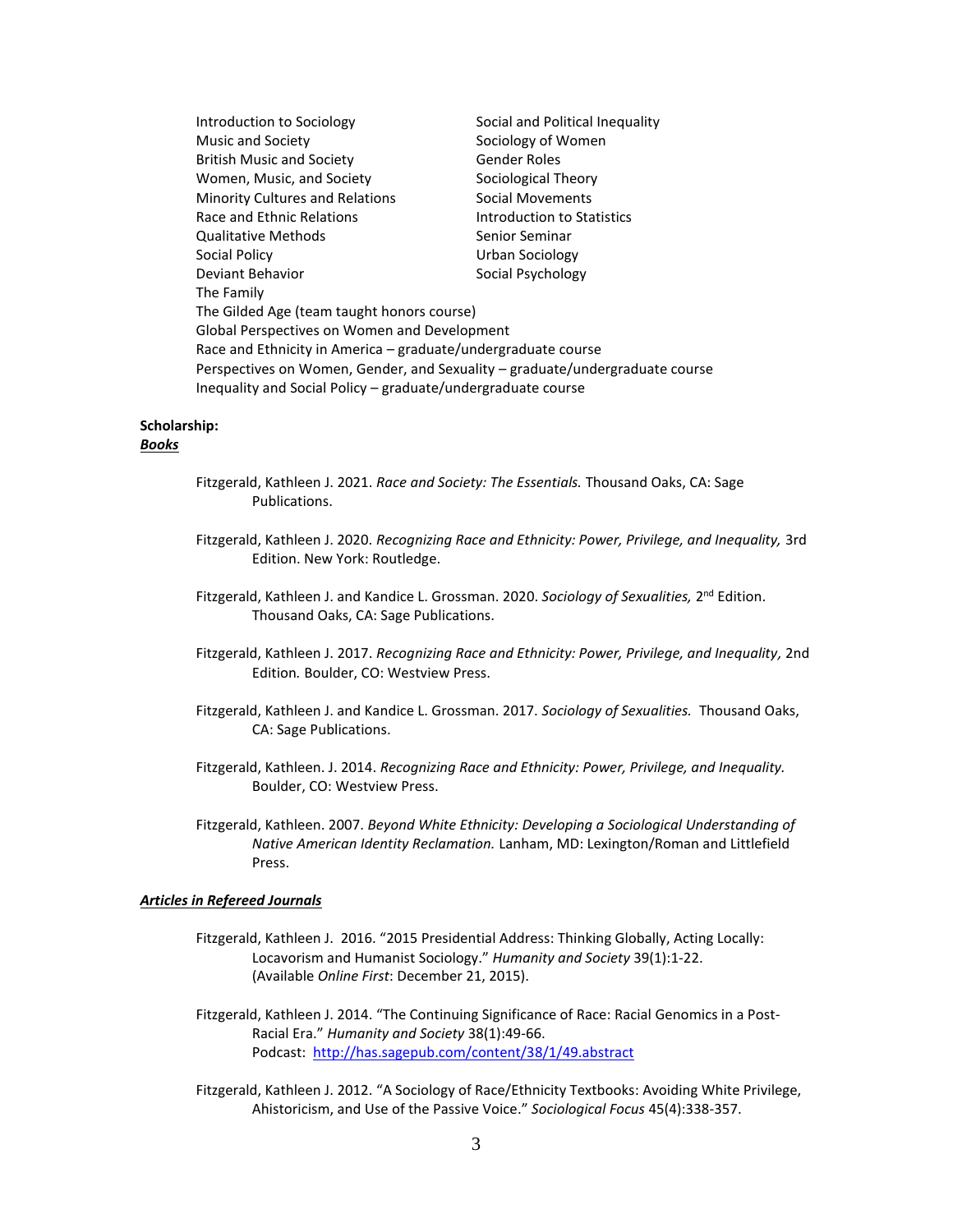Fitzgerald, Kathleen J. and Diane M. Rodgers. 2000. "Radical Social Movement Organizations: A Theoretical Model." *The Sociological Quarterly* 41(4):573-593.

## *Book Chapters*

- Fitzgerald, Kathleen J. 2017. "Understanding Racialized Homophobic and Transphobic Violence." Pp. 53-70 in *Violence Against Black Bodies.* Sandra Weissinger, Elwood Watson, and Dwayne Mack, Editors. New York: Routledge.
- Fitzgerald, Kathleen J. 2014. "The 'Whitening' of Latinos: George Zimmerman and the Operation of White Privilege." Pp. 25-31 in *Trayvon Martin, Race, and American Justice: Writing Wrong.* Kenny Fasching-Varner, Lori Martin, Rema Reynolds, and Katrice Albert, Editors. Rotterdam, The Netherlands: Sense Publishers.

### *Encyclopedia Articles/Book Reviews*

- Fitzgerald, Kathleen J. (forthcoming 2021). *Critiquing an Ideal World: A Review of* Work, Love, and Learning in Utopia by Martin Schoenhals. *Social Justice Research.*
- Fitzgerald, Kathleen J. (forthcoming 2021). "Dorothy Roberts." *Routledge Encyclopedia of Race and Racism.* John Solomos, Editor. New York: Routledge.
- Fitzgerald, Kathleen J. 2016. Review of Amy Steinbugler's "Beyond Loving: Intimate Racework in Lesbian, Gay, and Straight Interracial Relationships." *Humanity and Society* 39(1). (Available *Online First:* Sept. 2015).
- Fitzgerald, Kathleen J. 2015. Review of Jacquelien von Stekelenburg, Conny Roggeband, and Bert Klandermans' "The Future of Social Movement Research: Dynamics, Mechanisms and Processes." *Contemporary Sociology* 44(5).
- Fitzgerald, Kathleen J. 2013. Review of Tim Black's "When a Heart Turns Rock Solid: The Lives of Three Puerto Rican Brothers On and Off the Streets." *Humanity and Society* 37(1).
- Fitzgerald, Kathleen J. 2008. "Native American Identity: Context and Constraint," in Richard Schaefer (Ed.), *Encyclopedia of Race, Ethnicity, and Society,* Vol. 2, pp. 954-6*.* Thousand Oaks, CA: Sage Publications.
- Fitzgerald, Kathleen J. 2008. "White Privilege," in Richard Schaefer (Ed.), *Encyclopedia of Race, Ethnicity, and Society*, Vol. 3, pp. 1403-1405. Thousand Oaks, CA: Sage Publications.
- Fitzgerald, K. J., Gornick, J. G., and Meyers M. K. 2007. "Work-Family Reconciliation Policy," B. J. Bank (Ed.), *Gender and Education: An Encyclopedia,* pp. 823-830. New York: Greenwood Press.

#### *Reports*

Fitzgerald, Kathleen. 2018. "Hungry at the Banquet: Food Insecurity in Louisiana." Jesuit Social Research Institute of Loyola University New Orleans/W.K. Kellogg.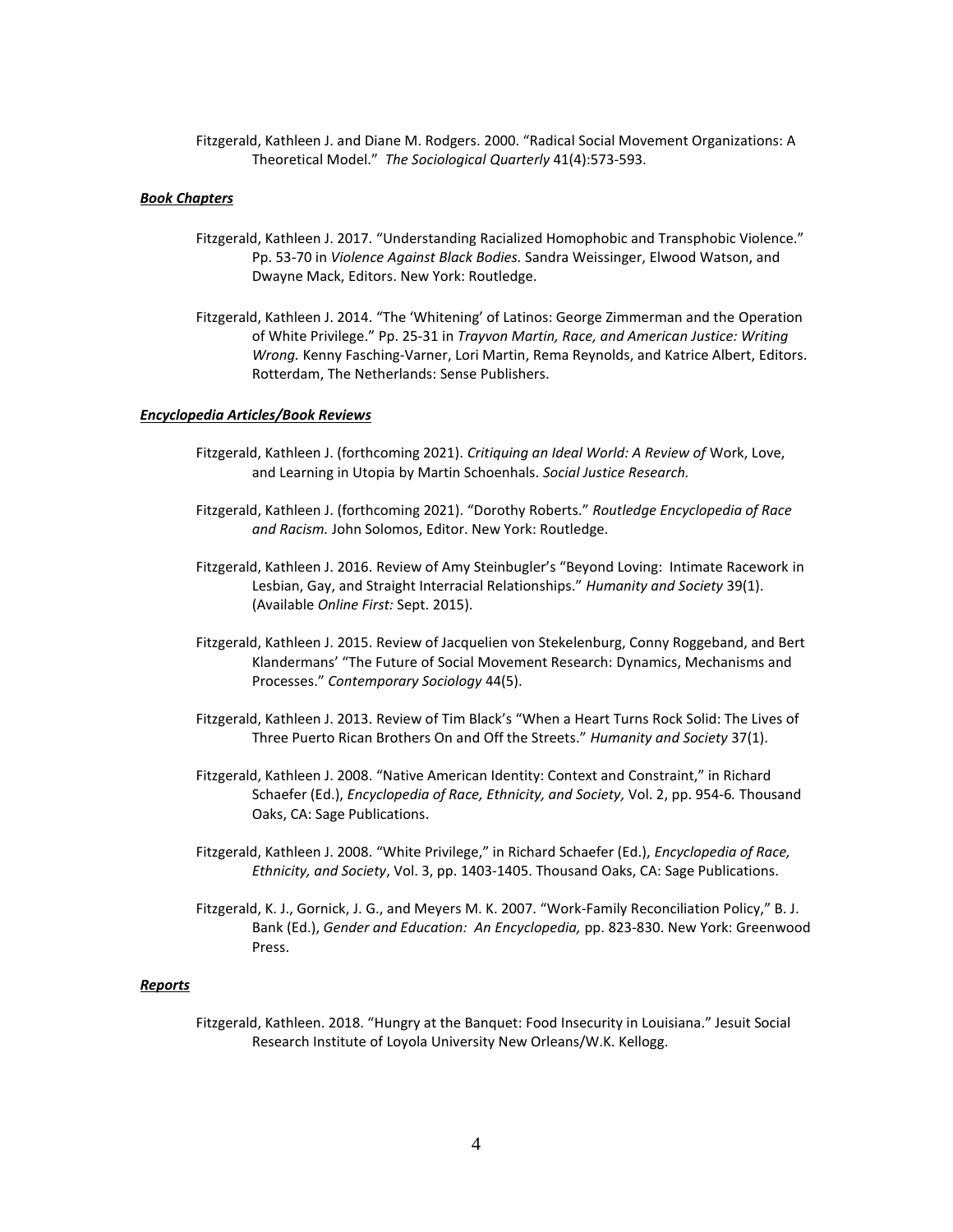Fitzgerald, Kathleen J. 2016. "Study of Low-Wage Work in the State of Mississippi: Enhancing Opportunities for Families." In collaboration with the Jesuit Social Research Institute of Loyola University New Orleans. Oxfam America.

## *Works in Progress*

"Constructing White Nations in the 21st Century."

"The Visible Whiteness of Being: Challenging the Invisibility of White Privilege in the Classroom." [Preliminary draft of paper]

"Reifying Race: Genetic Genealogy and the Maintenance of the Racial Hierarchy." *Sociology of Race and Ethnicity.*

"Feminist and Sociological Perspectives on Race and Reproductive Justice." *Journal of Gender Studies.*

Hitchhiking Narratives – qualitative research on individual's hitchhiking experiences in the United States in the 1960s and 1970s

## **Other Publications**

Fitzgerald, Kathleen J. 2015. "Locavore Sociology: AHS 2015 Portland." *The Humanist Sociologist,*  Summer Issue.

Fitzgerald, Kathleen J. 2015. "Portland 2015." *The Humanist Sociologist*, Winter Issue.

- Fitzgerald, Kathleen J. 2011. "Loyola's Campus Remains a Racialized Space." Editorial, *The Maroon*, Nov. 11.
- Fitzgerald, Kathleen J. 2010. "Teaching Race and Ethnicity: The Impact of Instructor Social Location." *North Central Sociologist,* Spring Issue.

#### **Grant Applications and Awards:**

Teaching Fellow, *Institute of African American Research's* initiative *Student Learning to Advance Truth and Equity* (IAAR-SLATE), University of North Carolina at Chapel Hill. Fall 2021 – Spring 2022. Award \$1500.00.

APPLES Service-Learning Course Development Grant, *Carolina Center for Public Service,*  University of North Carolina at Chapel Hill. Summer 2021. Award \$3,000.00.

Inaugural Teaching Fellow, *Institute of African American Research's* initiative *Student Learning to Advance Truth and Equity* (IAAR-SLATE), University of North Carolina at Chapel Hill. Fall 2020. Award \$1500.00.

APPLES Service-Learning Course Development Grant, *Carolina Center for Public Service,* University of North Carolina at Chapel Hill. Summer 2020. Award: \$3,000.

Large Course Redesign Grant, *Center for Faculty Excellence*, University of North Carolina at Chapel Hill. Summer 2019. Award: \$3,700.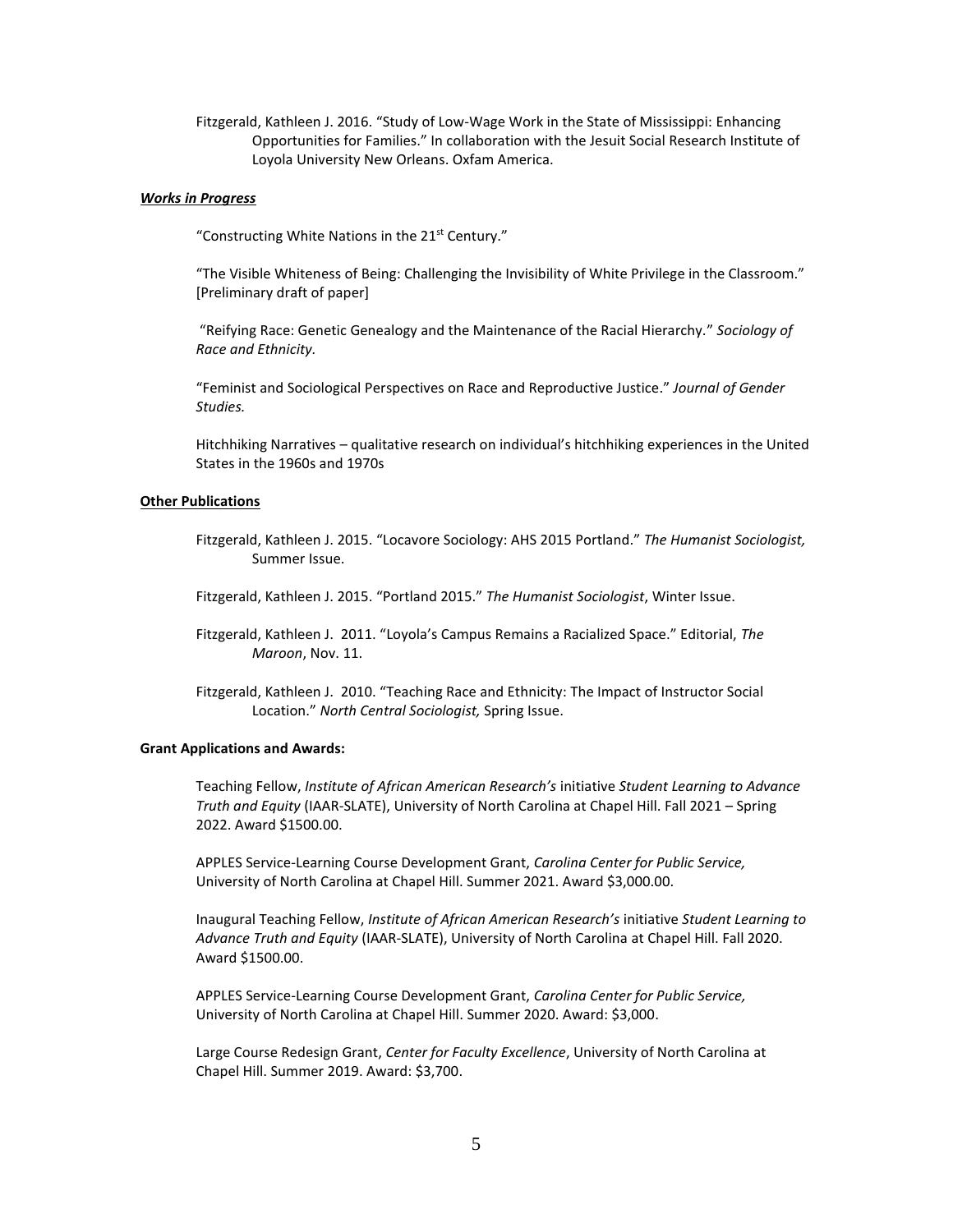"Study of Low-Wage Work in the State of Mississippi." *Oxfam America Grant*. August 2016. Primary Investigator; in collaboration with the Jesuit Social Research Institute. Award: \$10,000

Classroom Enhancement Grant *Tulane University*. Fall 2015. Award \$380.

"STEM Writing Academy: Increasing Access, Understanding and Success for Mississippi Students." Co-Principal Investigators: Julie Cwikla, Kathleen J. Fitzgerald, Joyce Inman, and Chris Barry. \$2.4 million, 3 years. *Department of Education - FIPSE Grant*. July 2014. Unfunded.

"Racial/Ethnic Identity Construction in the Era of Racial Genomics." *Loyola University Faculty Research Grant*. Nov. 2013. Unfunded.

"Racial/Ethnic Identity Construction in the Era of Racial Genomics." Midwest Sociological Society Endowment Grant. March 2013. Unfunded.

Sabbatical Leave. *Columbia College*. Fall 2009.

Summer Research Grant. *Columbia College*. Award: \$2,250. Summer 2009.

Summer Research Grant. *Columbia College.* Award: \$2,250. Summer 2004.

### **Media Appearances:**

African American Lives: Prison Industrial Complex. *01 RadioKolleg.* Austrian National Radio (Austrian Broadcasting Network). May 4-7, 2015.

*Humanity and Society*. "The Continuing Significance of Race: Racial Genomics in a Post-Racial Era." Podcast: <http://has.sagepub.com/content/38/1/49.abstract>

*The Chronicle of Higher Education.* "In Research Involving Genome Analysis, Some see a 'New Racism.'" [http://chronicle.com/article/In-Research-Involving-Genome/145397/.](http://chronicle.com/article/In-Research-Involving-Genome/145397/) March 24, 2014).

#### **Conference Papers, Presentations, and Sessions Organized:**

"Constructing White Nations in the 21<sup>st</sup> Century," (with Khamryn McEachin). Paper presented at the *Southern Sociological Society Annual Meetings,* April 2021, New Orleans (virtual).

"Reproducing Racial Ignorance in the Classroom: Challenging the Invisibility of White Privilege." Paper presented at the *National Women's Studies Association Annual Meetings,* November 2019, San Francisco, CA.

"Hungry at the Banquet: Food Insecurity in Louisiana 2018." Paper presented at the *American Sociological Association Annual Meetings,* August 2019, New York, NY.

Author Meets Critic (panel member). *The Medicalization of Marijuana: Legitimacy, Stigma, and Patient Experience.* Michelle Newhart and William Dolphin (2018). *Midwest Sociological Society Annual Meetings,*  April 2019, Chicago, IL.

"Genetic Ancestry Testing, Race, and Higher Education." Invited Panelist. *National Conference on Race and Ethnicity in American Higher Education (NCORE),* May 2018, New Orleans, LA.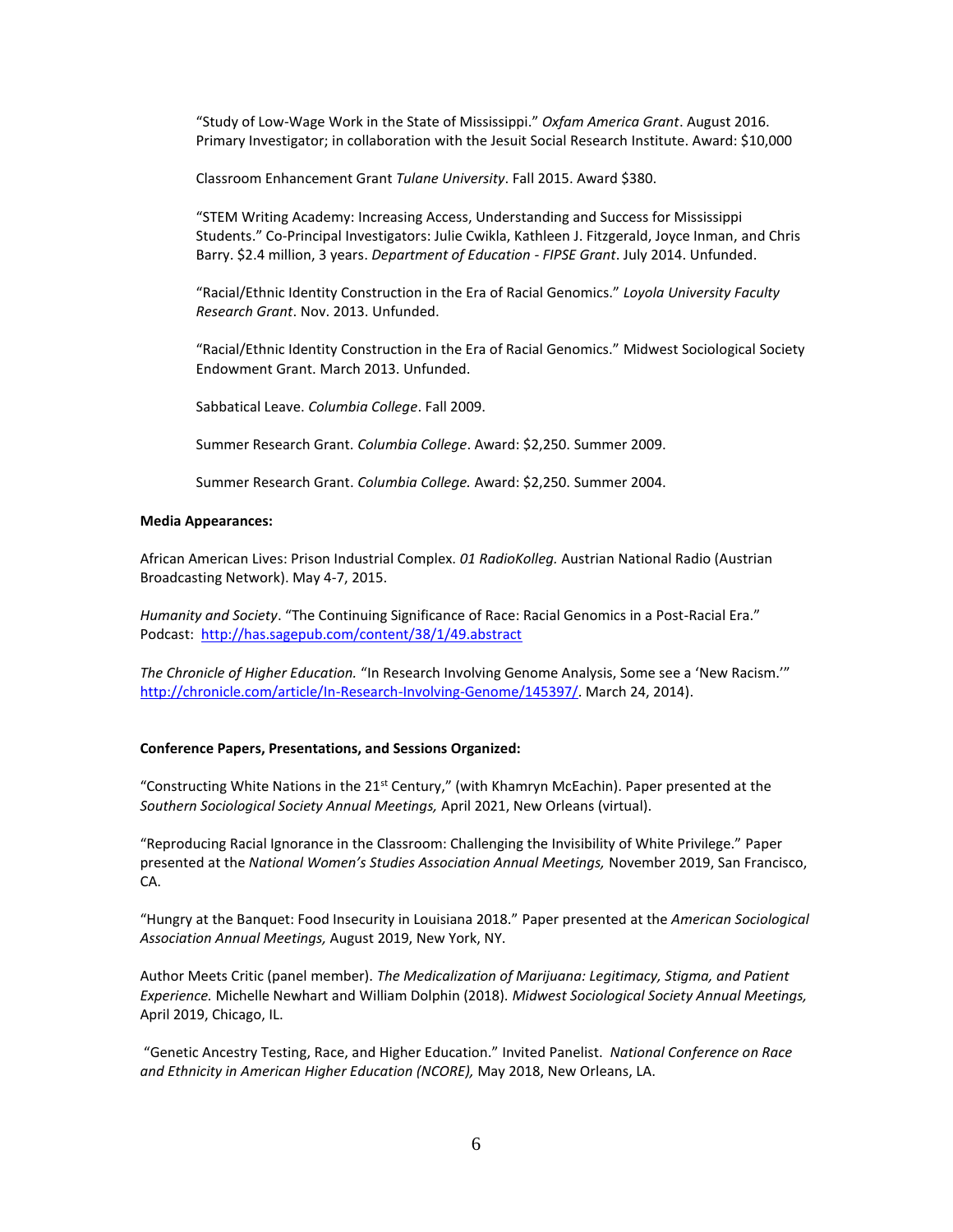Author Meets Critic (panel member). *South Asians on the U.S. Screen. Just Like Everyone Else?* Bhoomi Thakore (2016). *Southern Sociological Society Annual Meetings,* April 2018, New Orleans, LA,

"The Visible Whiteness of Being: Challenging the Invisibility of White Privilege in the Classroom." Paper presented at the *American Sociological Association Annual Meetings,* August 2017, Montreal, CA.

"'It Was a Different Time:' Hitchhiking Narratives of the 1960s and 70s." Paper presented at the *Society for the Study of Social Problems Annual Meetings,* August 2017, Montreal, CA.

Author Meets Critic (coauthor, with Kandice L. Grossman). *Sociology of Sexualities. Midwest Sociological Society Annual Meetings,* April 2017, Milwaukee, WI.

"Pros and Cons of Using Textbooks in the Classroom." Panel member at the *Association for Humanist Sociology Annual Meetings,* November 2016, Denver, CO.

"Struggles Teaching the Sociology of Sexualities." Paper presented at the *Society for the Study of Social Problems Annual Meetings*, August 2016, Seattle, WA.

"Racialized Homophobic and Transphobic Violence." Paper presented at the *Society for the Study of Social Problems Annual Meetings,* August 2016, Seattle, WA.

"Thinking Globally, Acting Locally: Locavorism and Humanist Sociology." Presidential Address. *Association for Humanist Sociology Annual Meetings*, October 2015, Portland, OR.

Author Meets Critic (author). *Recognizing Race and Ethnicity: Power, Privilege, and Inequality. Southern Sociological Society Annual Meetings*, March 2015, New Orleans, LA.

"Being the Minority: Dealing with Stereotypes and Microaggressions." Invited Speaker. Gulf Coast Advance: Cross Institutional Synergy for Women Scientists Fall Retreat, Nov. 2014, Dauphin Island Sea Lab, AL.

Author Meets Critic (panel member): *The White Savior Film: Content, Critics, and Consumption* by Matthew Hughey (2014). *Association for Humanist Sociology Annual Meetings,* October 2014, Cleveland, OH.

"Interrogating the Invisibility of White Privilege." Paper presented at the *Association for Humanist Sociology Annual Meetings,* October 2014, Cleveland, OH.

"Feminist and Sociological Perspectives on Race and Reproductive Justice." *American Sociological Association Annual Meetings,* August 2014, San Francisco, CA.

"Reifying Race: Genetic Genealogy and the Maintenance of the Racial Hierarchy." *American Sociological Association Annual Meetings,* August 2014, San Francisco, CA.

"Reifying Race: Genetic Genealogy and the Maintenance of the Racial Hierarchy." *Anna Julia Cooper Faculty Seminar Series,* March 2014, Tulane University, New Orleans, LA.

"Genetic Ancestry Testing and Racial/Ethnic Identity Construction." *Association for Humanist Sociology Annual Meetings,* October 2013, Washington, DC.

"The Sociology of Race/Ethnicity in the Era of Racial Genomics," Session Organizer and Discussant. SREM Sponsored Panel, *American Sociological Association Annual Meetings,* August 2013, New York, NY.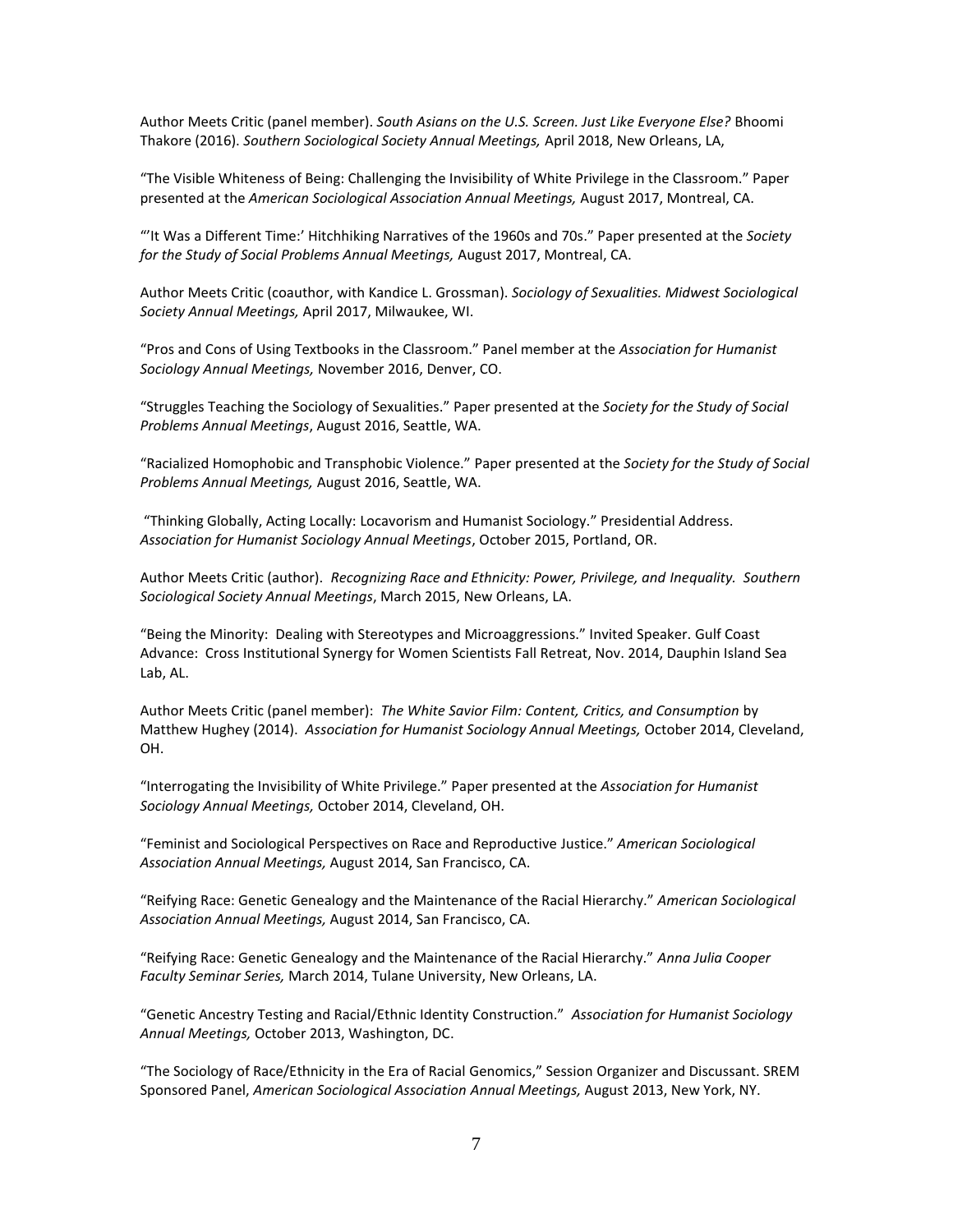"Race and Identity across Time and Place." Session Co-Organizer, *Midwest Sociological Society Annual Meetings,* March 2013, Chicago, IL.

"Teaching the Sociology of Race/Ethnicity in the Era of Racial Genomics." *Midwest Sociological Society Annual Meetings,* March 2013, Chicago, IL.

Author Meets Critics (panel member): *White Bound: Nationalists, Antiracists, and the Shared Meanings of Race* by Matthew Hughey (2012). *Association for Humanist Sociology Annual Meetings,* November 2012, Nashville, TN.

"A Sociology of Race/Ethnicity Textbooks: Ahistoricism, Passive Voice and an Avoidance of White Privilege." *American Sociological Association Annual Meetings,* August 2012, Denver, CO.

"It's a Crime: Race/Ethnicity Textbook's Avoidance of Issues Surrounding Race, Crime and the Criminal Justice System." *Midwest Sociological Society Annual Meetings,* April 2012, Minneapolis, MN.

"Altering the Racial Landscape: The Significance of the Martin Luther King, Jr. Memorial on the National Mall." *Southern Sociological Society Annual Meetings,* April 2012, New Orleans, LA.

"Teaching Race Though the Landscape: Getting Students to Interrogate Historical Landmarks and Monuments." *Association for Humanist Sociology Annual Meetings,* Oct. 2011, Chicago, IL.

"Using Sociology to Recognize Effective Teaching." Session organizer. *Midwest Sociological Society Annual Meetings,* March 2011, St. Louis, MO.

"Using the Sociological Imagination in the Teaching of Race/Ethnicity." *Midwest Sociological Society Annual Meetings.* March 2011, St. Louis, MO.

"Using Sports to Teach the Sociology of Race/Ethnicity." *Association for Humanist Sociology Annual Meetings,* Nov. 2010, Santa Fe, NM.

"Teaching Race and Privilege: Bringing History and Agency Back In." Invited Keynote Address, *Sociology Research Symposium,* Oklahoma State University, Feb. 18-19, 2010.

"Teaching the Sociology of Race and Ethnicity." Session organizer. *Midwest Sociological Society Annual Meetings,* April 2010, Chicago, IL.

"Teaching the Sociology of Race and Ethnicity: The Impact of Instructor Social Location." *Midwest Sociological Society Annual Meetings,* April 2010, Chicago, IL.

"History, Agency, and Resistance in Sociology of Race/Ethnicity Textbooks." *Mid-South Sociological Association Annual Meetings,* November 2009, Lafayette, LA.

"Deconstructing New Orleans through Film: Race, Class, and Culture in the Crescent City." Co-organizer and moderator with Anthony E. Ladd. *Association for Humanist Sociology Annual Meetings,* November 2009, New Orleans, LA.

"Teaching Race and White Privilege in the Classroom: Bringing History and Agency Back In." Loyola University Department of Sociology *Faculty Research Seminar,* November 2009.

"Taking Account of Race/Ethnic Relations Textbooks: Disciplinary Trends Rarely Reflected." *Society for the Study of Social Problems Annual Meetings,* August 2009, San Francisco, CA.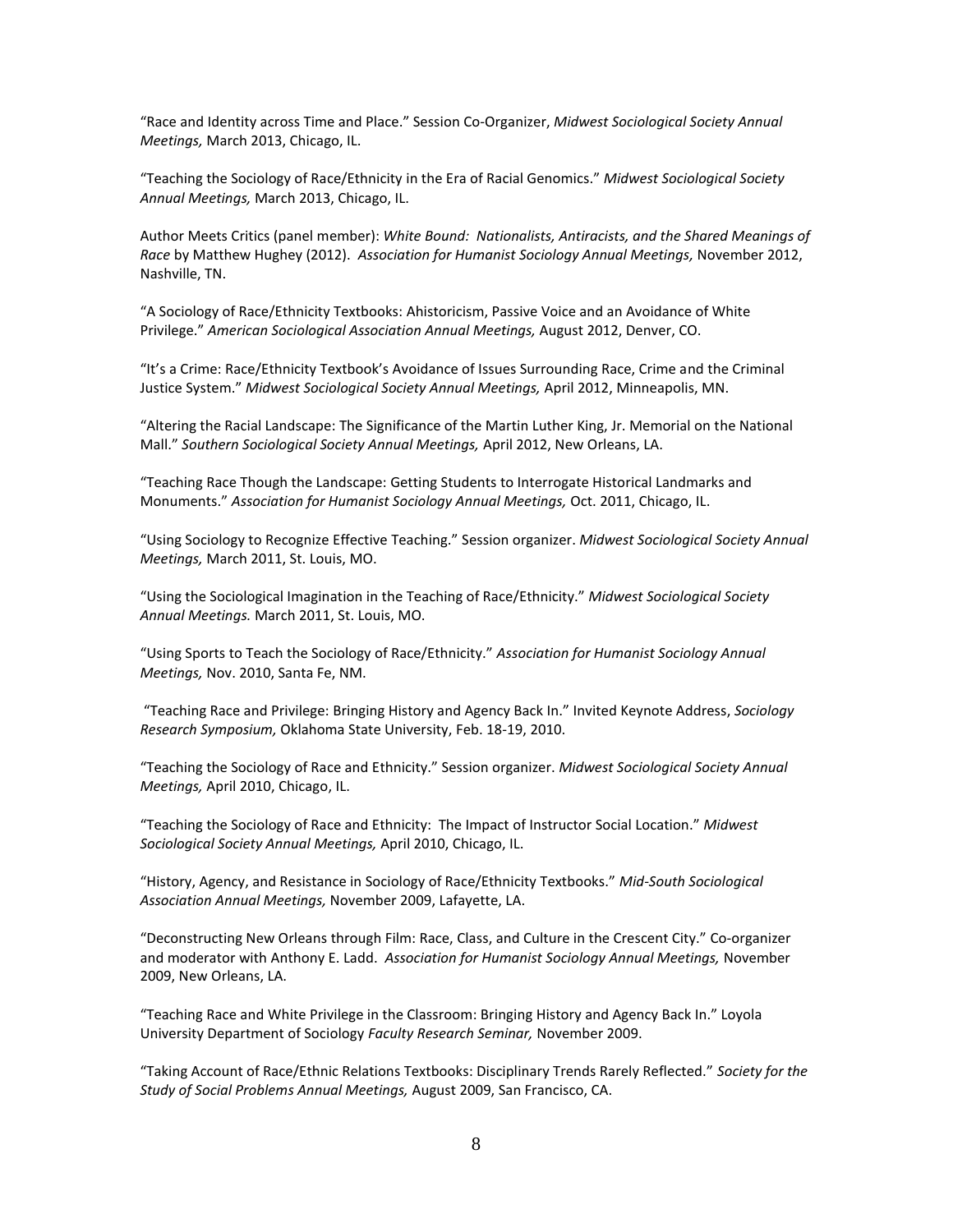"Reflections on Race: Interrogating White Privilege in Our Discipline, Our Departments, and Ourselves." *Association for Humanist Sociology Annual Meetings,* November 2008, Boston, MA.

"Alternative Educational Experiences: Voices of GLBT Youth in Schools." *American Sociological Association Annual Meetings*, August 2007, New York, NY.

"Implications of Gay and Lesbian Images in the Media." *Midwest Sociological Society Annual Meetings,*  April 2005. Minneapolis, MN.

"Arenas of Racial Integration: Sex, Sports, and the Military." *Association for Humanist Sociology Annual Meetings*, November 2004. Louisville, KY.

"Challenging White Hegemony: Reclaimers and the Culture Wars." *Association for Humanist Sociology Annual Meetings*, October 2003, Burlington, VT.

Co-Director, *Marx in Soho*, with Dr. Lisa Ford-Brown, original play by Howard Zinn, performed at Columbia College and at the *Association for Humanist Sociology Annual Meetings*, October 2002, Madison, WI.

"The Transformation of Intentions in Teacher Education Reform: The Case of Portfolio Assessment" and "Talkin' the Walk: Mastery, Appropriation of and Resistance to Professional Jargon among Pre-Service Teachers," co-authored with Peter Hall and Peggy Placier. *American Educational Research Association Annual Meetings*, April 2001, Seattle, WA.

"White like Me: Reproducing the Racial Hierarchy in a Teacher Education Program." *Midwest Sociological Society Annual Meetings*, April 2001, St. Louis, MO.

"(Re)Constructing a Life History: One (Extra)Ordinary Woman." *2000 Couch/Stone SSSI Symposium*, January 2000, St. Petersburg Beach, FL.

"Researching Native American Reclaiming: Some Methodological Concerns." *Midwest Sociological Society Annual Meetings*, April 2000, Chicago, IL.

"Doing Diversity in Education: Black Pre-service Teachers' Perceptions of Diversity and Multicultural Education." *Midwest Sociological Society Annual Meetings*, April 2000, Chicago, IL.

"Reclaiming Ethnic Identities" and "Race, Ethnicity, and Popular Culture," Session organizer. *Midwest Sociological Society Annual Meetings,* April 2000, Chicago, IL.

"Radical Social Movement Organizations: A Theoretical Model," co-authored with Diane M. Rodgers. *Society for the Study of Social Problems Annual Meetings*, August 1999, Chicago, IL.

"Process, Perspectives, and Politics: Restructuring an Undergraduate Teacher Education Program," coauthored with Peter Hall. *American Educational Research Association Annual Meetings*, April 1999, Montreal, Canada.

"Slipping Through the Cracks: Latinos and the Limits of Poverty Research and Social Welfare Provision." *American Sociological Association Annual Meetings*, August 1998, San Francisco, CA.

"IWW and SNCC: A Socio-Historical Parallel," co-authored with Diane M. Rodgers. *Midwest Sociological Society Annual Meetings*, April 1998, Kansas City, MO.

"Reclaiming Ethnic Identity: The Native American Experience." *Indigenous Peoples: An International Symposium*, April 1997, Lincoln, NE.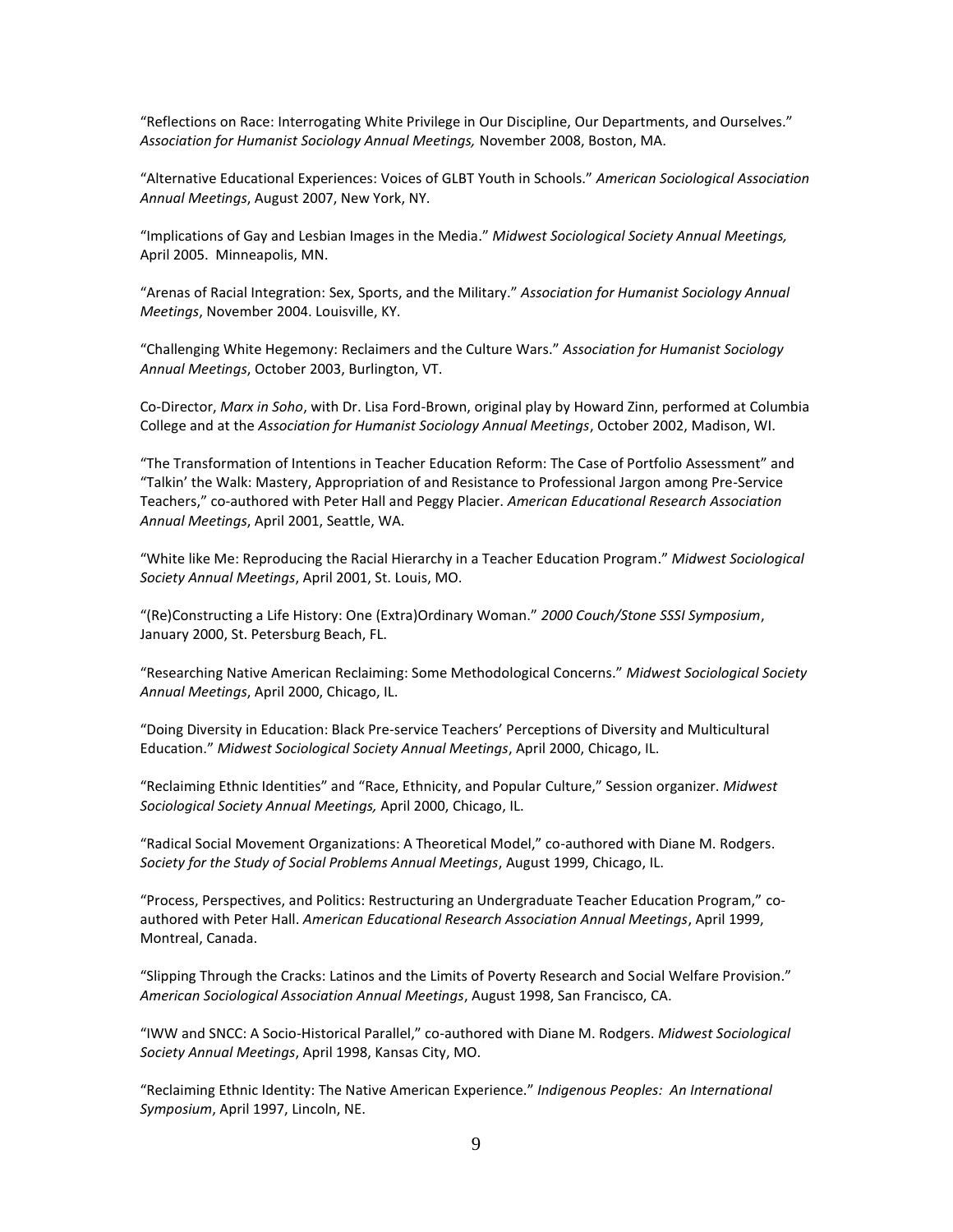"Racial Uplift in Rap." *Drake University Conference on Music and Popular Culture*, March 1996, Des Moines, IA.

## **Professional Affiliations:**

- American Sociological Association
	- o Section on Racial and Ethnic Minorities (SREM)
	- o Section on Teaching and Learning
	- o Section on Sexualities
- Society for the Study of Social Problems
	- o Division of Racial and Ethnic Minorities (DREM)
	- o Division of Sexual Behavior, Politics, and Communities
	- o Teaching Social Problems Division
- Southern Sociological Society
- Midwest Sociological Society
- National Women's Studies Association

## **Editorial and Review Work:**

- Oxford University Press 2014
- **■** University of Nebraska Press 2014
- Routledge 2009, 2011, 2013
- Sage Publications 2013, 2016
- Paradigm Publishers 2012
- Allyn and Bacon 2007
- Norton 2006
- Pearson 2006, 2012
- McGraw Hill 2004
- *Mobilization* 2020
- *Sociological Inquiry* 2019
- *Literature and Medicine* 2021
- *Humanity and Society* 2011-2020
- *Social Currents* 2016, 2017
- *Ethnic and Racial Studies* 2016, 2017
- *Cities and Communities* 2016
- *Social Justice Review* 2014
- *Sociological Focus* 2012
- *Teaching Sociology* 1998, 2011
- *American Journal of Sociology* 2001
- *Social Problems* 2001, 2021
- *American Indian Quarterly* 2011, 2013

## **Professional Development Activities:**

*Women Advance Leadership,* Center for Faculty Excellence, University of North Carolina at Chapel Hill, 2021-2022

*Navigating the Classroom in Challenging Times,* the Privilege Institute. University of North Carolina at Chapel Hill, August 2020

*Summer Institute on Scientific Teaching*, University of North Carolina at Chapel Hill, August 2018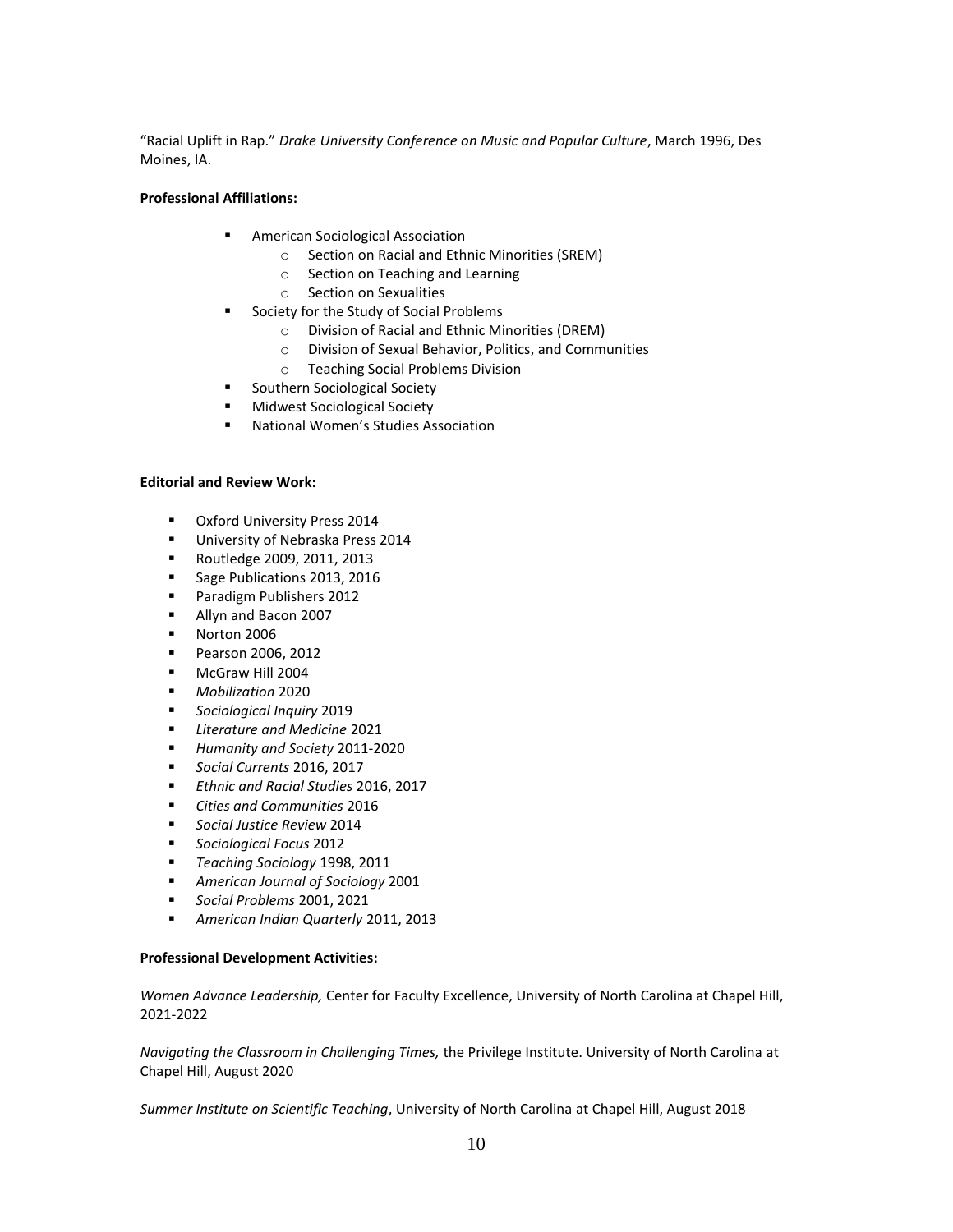*Anti-Racism Workshop with Pax Christi USA,* Loyola University New Orleans, LA, Feb. 2014

*Integrating Genetics and the Social Sciences Annual Meetings*, Boulder, CO, August 2012

*Toward a Transformative Agenda on Race* conference hosted by the Kirwan Institute of The Ohio State University, November 2007

*WPC8 Conference* (White Privilege Conference – 8), Colorado Springs, CO April 2007

*National Resource Center's Annual First-Year Experience Conference*, February 2004, Addison, Texas

*Missouri London Program*. "British Music and Society," Instructor, Summer 2009

*FIPSE-Fund for the Improvement of Postsecondary Education*, U.S. Department of Education grant proposal reviewer, March 2002

University of Liverpool, England. Summer School Course, *The Roots of Liverpool Sound*, Summer 1999

#### **Service to the Profession/Discipline:**

Oliver Cromwell Cox Book Award Committee Member, *American Sociological Association* Section on Racial and Ethnic Minorities, 2021

Early Career Award Committee Member, *American Sociological Association* Section on Racial and Ethnic Minorities, 2020

Graduate Student Paper Award Committee Member, Sexual Behaviors, Politics, and Communities Division of the *Society for the Study of Social Problems,* 2018

Past-President, *Association for Humanist Sociology,* 2016

Founders Award Committee member, *American Sociological Association* Section on Racial and Ethnic Minorities, 2016

Graduate Student Paper Award Committee member, Sexual Behaviors, Politics, and Communities Division of the *Society for the Study of Social Problems,* 2016

President, *Association for Humanist Sociology*, 2015

Oliver Cromwell Cox Book Award Committee*, American Sociological Association* Section on Racial and Ethnic Minorities, 2015

Local Arrangements Committee, *Association for Humanist Sociology,* 2015

President-Elect, *Association for Humanist Sociology,* 2014

Associate Editor, *Humanity and Society,* 2014 – 2016

Book Review Editor, *Humanity and Society*, 2012 – 2014

Program Chair, *Association for Humanist Sociology* Annual Meetings 2012, Nashville, TN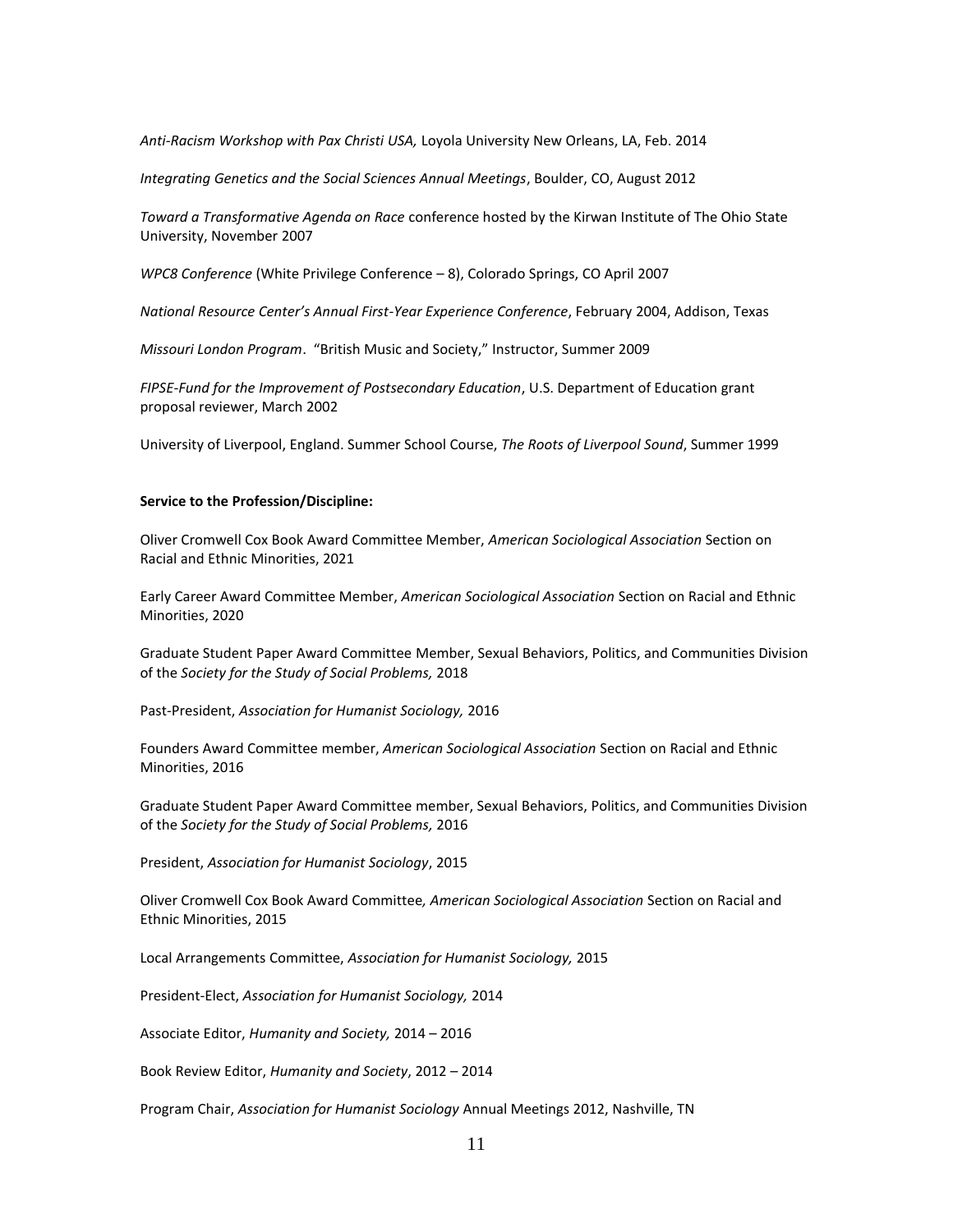Book Award Committee Chair, *Association for Humanist Sociology* 2011

Nominations Committee Member, *Association for Humanist Sociology*, 2011-2013

Book Award Committee Co-Chair, *Association for Humanist Sociology* 2010

Regional Representative for the *Association for Humanist Sociology*, 2004-2005

Program Committee member for the *Midwest Sociological Society* Annual Meetings 2000, Chicago

*Society for the Study of Social Problems* Scholar Activist Fund Committee Member, 2000-01

#### **Service to the University/Department:**

2022 University Teaching Awards Committee Member, Center for Faculty Excellence, University of North Carolina at Chapel Hill

*Honors Carolina Firsts Welcome Panel*, invited panel member, University of North Carolina at Chapel Hill, August 2021

*Faculty Showcase on Teaching,* invited panel member, "Small and Large Steps Toward Equitable Teaching." University of North Carolina at Chapel Hill, March 27, 2020 (postponed due to COVID-19)

Faculty Supervisor for Graduate Instructors/Teaching Fellows of SOCI 122 "Race and Ethnicity," University of North Carolina at Chapel Hill, Fall 2020 - Spring 2021, Fall 2021 – Spring 2022

Sociology Honors Thesis Advisor – Savannah Newton – University of North Carolina at Chapel Hill, Fall 2020 – Spring 2021

Sociology Honors Thesis Committee Member – Christian John Correa – University of North Carolina at Chapel Hill, Spring 2020

Committee on Undergraduate Studies in Sociology, University of North Carolina at Chapel Hill, 2019-2020, 2020-2021

"Reckoning: Race, Memory, and Reimagining the Public University" faculty participant, University of North Carolina at Chapel Hill, Spring 2019 – Fall 2019

McNair Scholar mentor – Traci Thompson - University of North Carolina at Chapel Hill, 2019

"The Loving Story," panel discussion on changing attitudes toward interracial relationships. Social Justice Awareness Week. March 31, 2014.

"Exploring Intersectionalities." Invited speaker for campus Queer/Straight Alliance. Nov. 7, 2013.

"After Trayvon: A Loyola Community Conversation about Race, Class, and Privilege in American Life," panel member. Sept. 4, 2013.

Advised 28 sociology seniors on their capstone research project (2003-2014)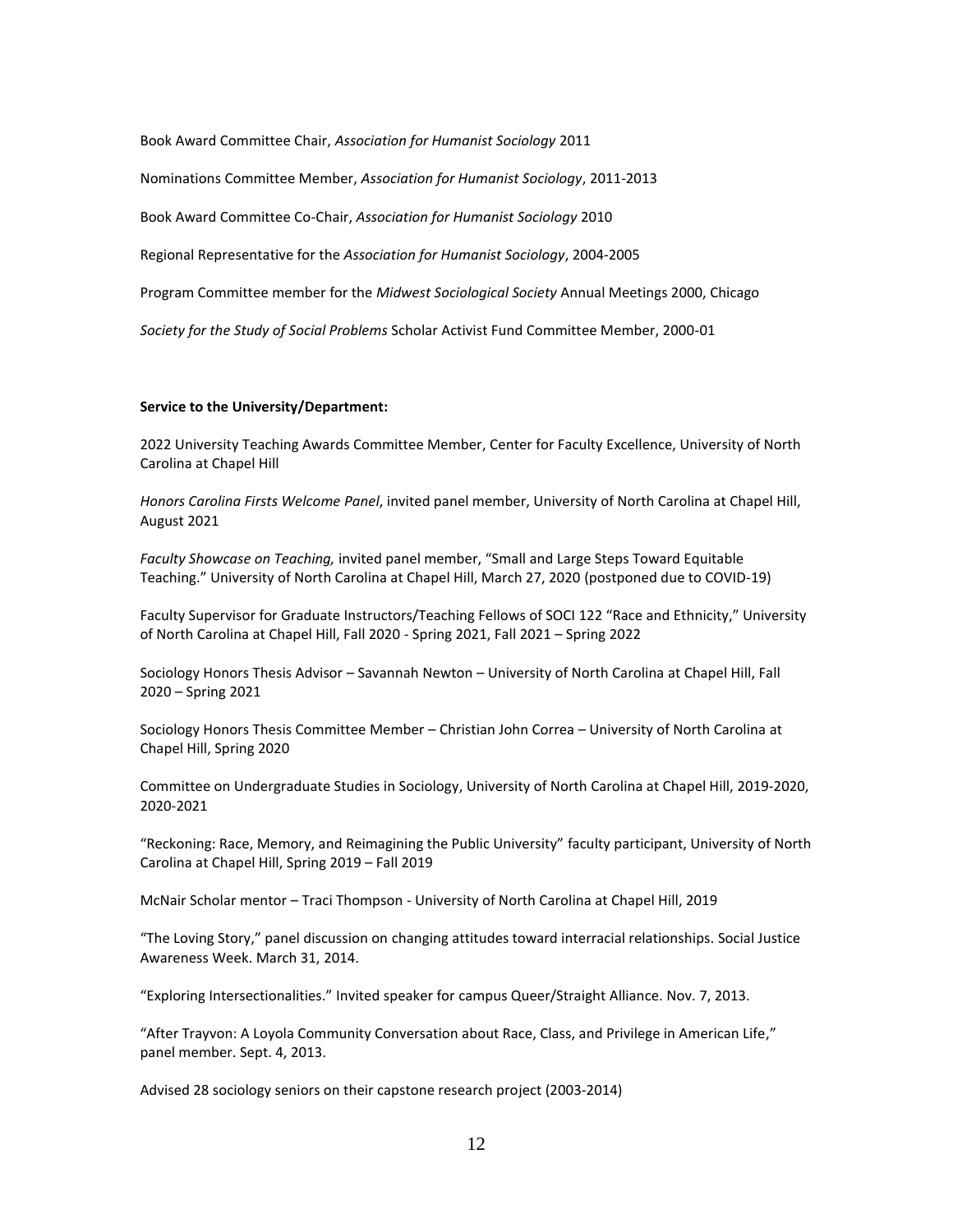Mentored 9 students on their honors research projects (Columbia College, Loyola University, Tulane University)

Jesuit Social Research Institute Faculty Advisory Committee Member, 2013-2014

"The Consequences of Racialized Masculinity for College Attrition, Romantic Relationships, and the Perpetuation of the School to Prison Pipeline," invited speaker for campus organizations SAGE and COALITION. October 24, 2012.

LUSSOs "Gray Areas: Perspectives on Women's Reproductive Rights" panel participant, Oct. 27, 2011

Jesuit Social Research Institute Board, Participating Observer, 2012 – 2014

Ad Hoc Committee to Review Guidelines for Political Campaign Related Activities at Loyola, 2012

SCCC (Standing Committee on Common Curriculum) Science Process Working Group, 2011-2012, 2012- 2013, 2013-2014

Member of the WAC (Writing Across the Curriculum) Five-Year Review Committee, April 2012

Social Justice Scholars Faculty Advisor, 2011 - 2014

Diversity/Affirmative Action Task Force, Loyola University New Orleans, 2010-14

Jesuit Social Research Institute Strategic Planning Committee, Loyola University New Orleans, 2010-11

Course Development/Faculty Development Committee, Loyola University New Orleans, 2010-2011

Social Justice Scholars Committee, 2010-2011, 2011-2012, 2012-2013, 2013-2014

African and African American Studies Committee, Loyola University New Orleans, 2010 – 2014

Sociology Faculty Search Committee, Loyola University New Orleans, 2010-2011, 2011-2012

Tenure, Review, and Promotion (TRAP) committee member, 2007-2008, 2008-2009, Columbia College

Welfare and Personnel Policies Committee, Chair 2006-07, committee member 2004-05, 2005-06, Columbia College

Sociology Faculty Search Committee, Spring 2006, Columbia College

Letters of recommendation for graduate or law school bound students, 110

Freshman Year Experience Committee 2009-2010, 2008-2009, 2007-2008, 2006-2007, 2005-2006, 2004- 05, Columbia College

Curriculum and Academic Policies Committee (CAP) 2004-2005, 2003-04, Columbia College

Instructional Resources and Facilities Committee, Chair, 2003-2004, 2002-03, Columbia College

Established an Alpha Kappa Delta-International Sociology Honor Society Chapter at Columbia College Spring 2002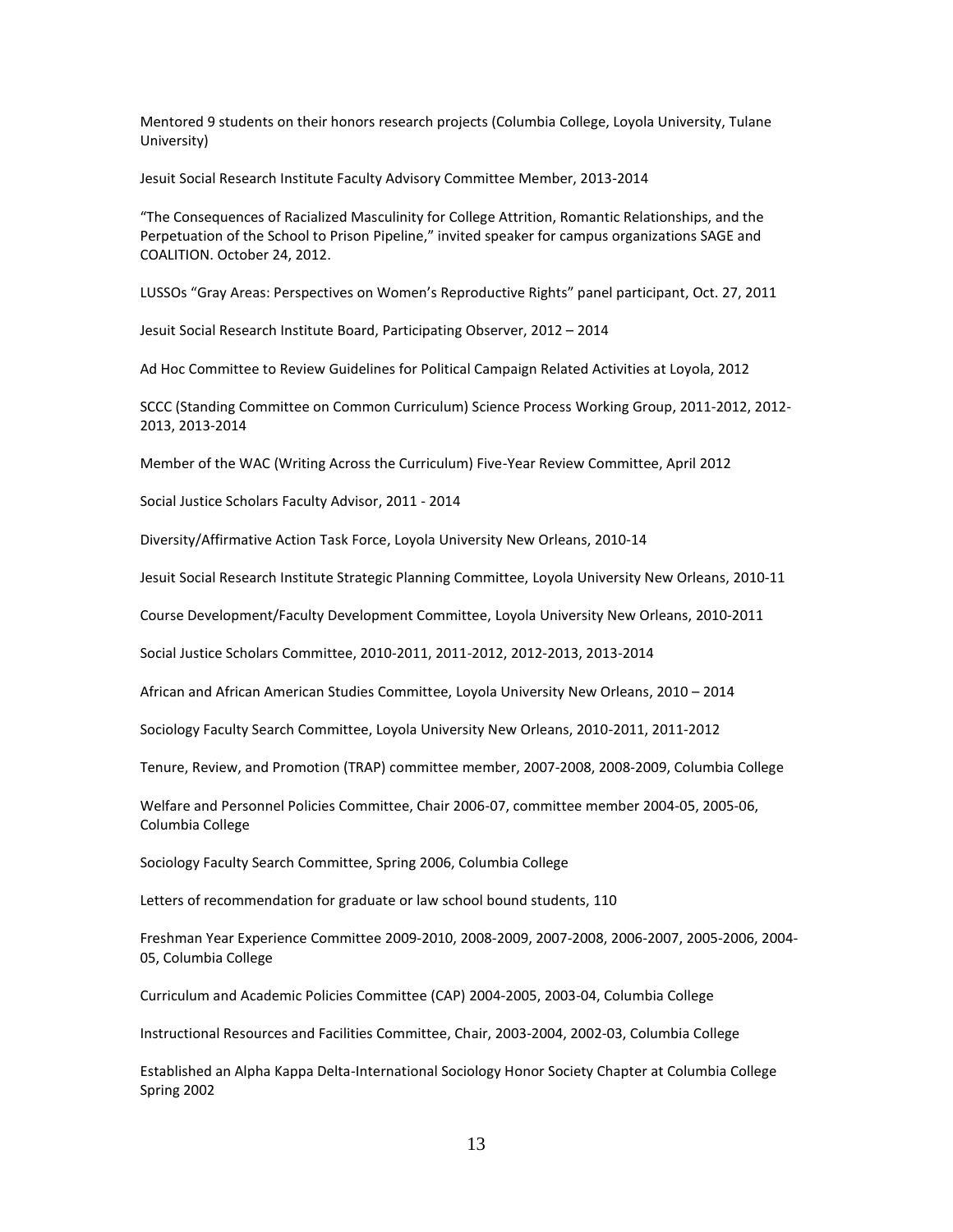Coordinated the establishment of the following programs at Columbia College: Women's Studies minor in 2002, Criminology minor in 2006, the American Studies major in 2005, and the Intergenerational Studies minor in 2007

Advisor for new student organization, STAND, Students for Tolerance and Non-Violent Direction. 2004- 2005, 2003-2004, 2002-2003, 2001-02, Columbia College

Served as a reader for the Columbia College Campus Writing Center's "Festival of Writing," March 2006

Professional Development Committee-Sociology Department, University of Missouri-Columbia, 1996-97, 1997-98

### **Service to the Community:**

"Race, Racism, and Privilege" discussion facilitator for the Singh Genetics Lab at the University of Oregon, November 2020.

Canvassing for local democratic candidates in North Carolina before the 2018-midterm and the 2020 elections.

"Created Equal: Civil Rights Matter." Invited Discussant. New Orleans Public Library. Dec. 3, 2015.

"Red Beans Round Table: Food Access/Food Justice." Invited Panelist. Tulane City Center. June 8, 2015.

"LSU Social Psychology Intern Consortium Presentation: Personal Biases," with Professor Lisa Martin, Director of the Loyola University Center for Intercultural Understanding. April 30, 2014.

"The Continuing Need for Affirmative Action in a Diverse America." Invited panelist for the 27th Annual Martin Luther King, Jr. Week for Peace convocation. Dillard University. Jan. 22<sup>th</sup>, 2013.

NOLA Greenroots – engaged in a weekly community gardening project to build sustainable communities, 2012 - 2013

"Talking About Race, Racism, and Privilege: Continuing Challenges." Invited keynote speaker for the Loyola University New Orleans Kappa Alpha Psi "Kappa Week." April 18, 2012

"Feminist and Sociological Perspectives on Race and Reproductive Justice." Invited Keynote speaker, *ACLU Race and Reproductive Justice Conference*, Dillard University. March 21, 2012.

Participant, "Ra-Ra for Haiti" walkathon fundraiser for Haiti earthquake relief. May 15, 2010

Invited facilitator, Diversity Seminar for University of Missouri Residential Life staff. August 2007

Invited speaker for University of Missouri Social Justice Seder, "Native American Oppression: Historical and Current Realities." April 2007

Invited speaker for Women's History Month series, American Family Insurance, entitled "Well Behaved Women Rarely Make History." March 2007

Leukemia/Lymphoma Society Marathon/Fundraiser through Team in Training, minimum fundraising goal \$3,900.00, October 2006